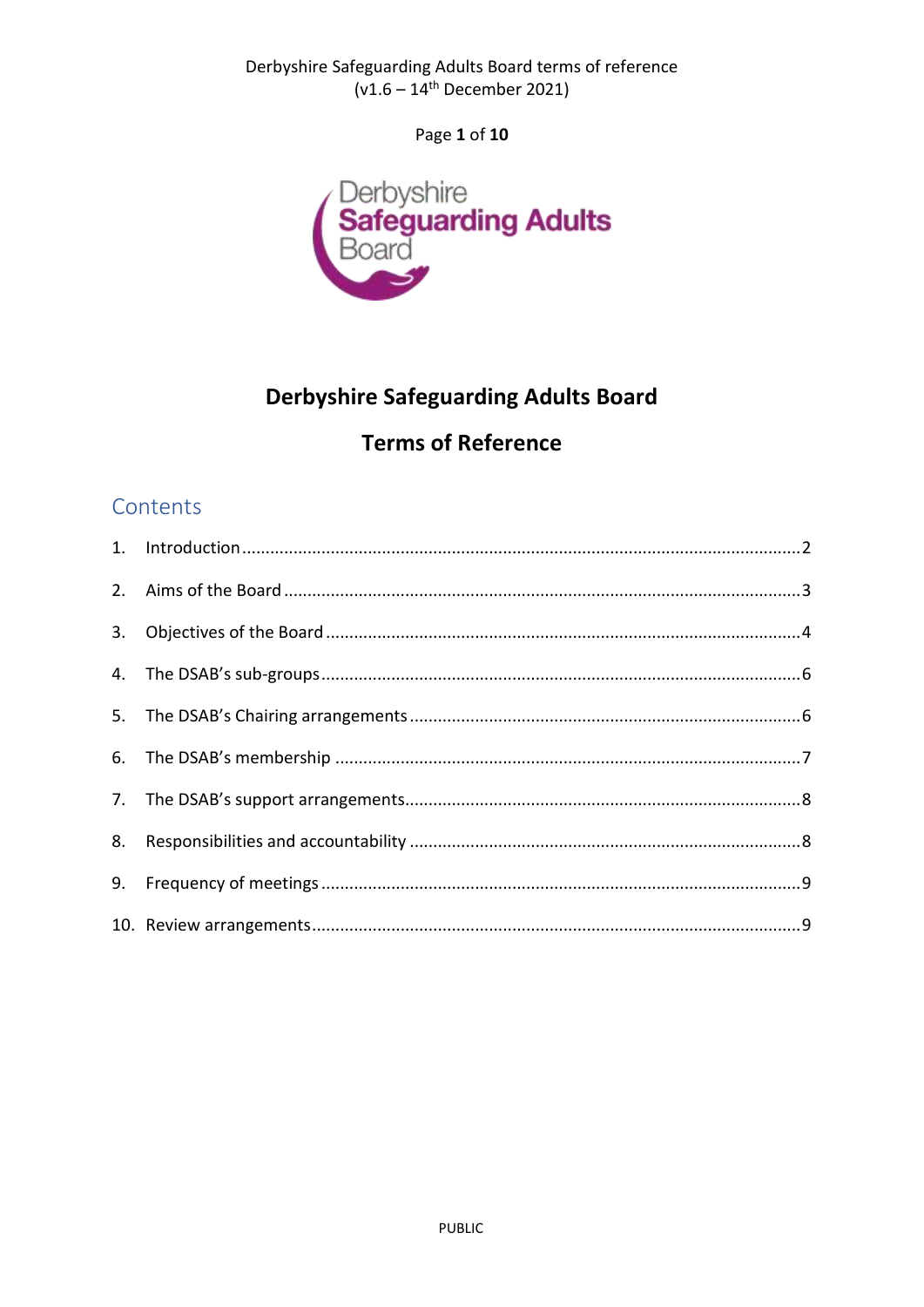#### Page **2** of **10**

## <span id="page-1-0"></span>**1. Introduction**

- 1.1. The Derbyshire Safeguarding Adults Board (DSAB) is a multi-agency strategic partnership, which ensures and oversees the effectiveness of arrangements made by individual agencies to safeguard adults who have care and support needs or are experiencing, or at risk of experiencing, abuse or neglect.
- 1.2. The DSAB was originally established under the Department of Health guidance, 'No Secrets (2000)', and now is on a statutory footing under the Care Act 2014.
- 1.3. The DSAB's vision:

*"We will all work together to enable people in Derbyshire to live a life free from fear, harm and abuse."*

1.4. For the vision to become a reality, safeguarding must become 'everybody's business', and the following six safeguarding principles agreed by the Government within the guidance to the Care Act 2014, need to be adopted by all organisations as a foundation to achieving good outcomes for adults living in Derbyshire.

#### • **Empowerment**

People being supported and encouraged to make their own decisions and informed consent.

#### • **Prevention**

It is better to take action before harm occurs.

#### • **Proportionality**

The least intrusive response appropriate to the risk presented.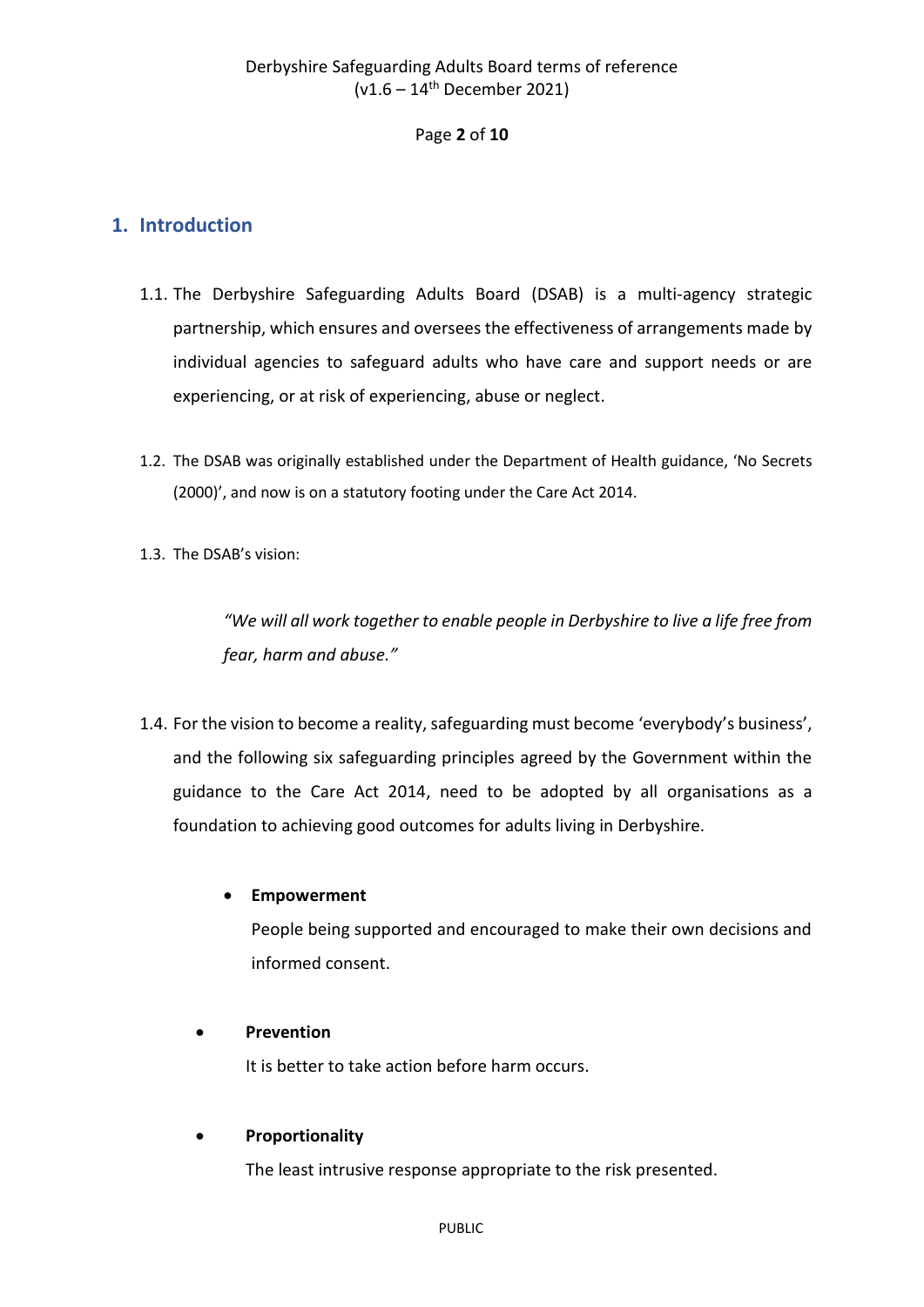## Derbyshire Safeguarding Adults Board terms of reference  $(v1.6 - 14$ <sup>th</sup> December 2021)

#### Page **3** of **10**

#### • **Protection**

Support and representation for those in greatest need.

#### • **Partnership**

Local solutions through services working with their communities. Communities have a part to play in preventing, detecting and reporting neglect and abuse.

#### • **Accountability**

**Accountability and transparency in safeguarding practice.**

## <span id="page-2-0"></span>**2. Aims of the Board**

- 2.1. To work together to oversee, monitor and co-ordinate systems and services in their duties of prevention of harm and protection of adults with care and support needs.
- 2.2. To develop multi-agency safeguarding adults policies and procedures and monitor their implementation.
- 2.3. To provide multi-agency training in safeguarding adults and be assured that staff in organisations access high-quality training relevant to their role.
- 2.4. To oversee the continued development of services that empower and support people in Derbyshire to make their own choices and ensure that any interventions are proportionate and the least intrusive in response to the risk presented.
- 2.5. To identify and highlight good practice and ensure that learning is disseminated.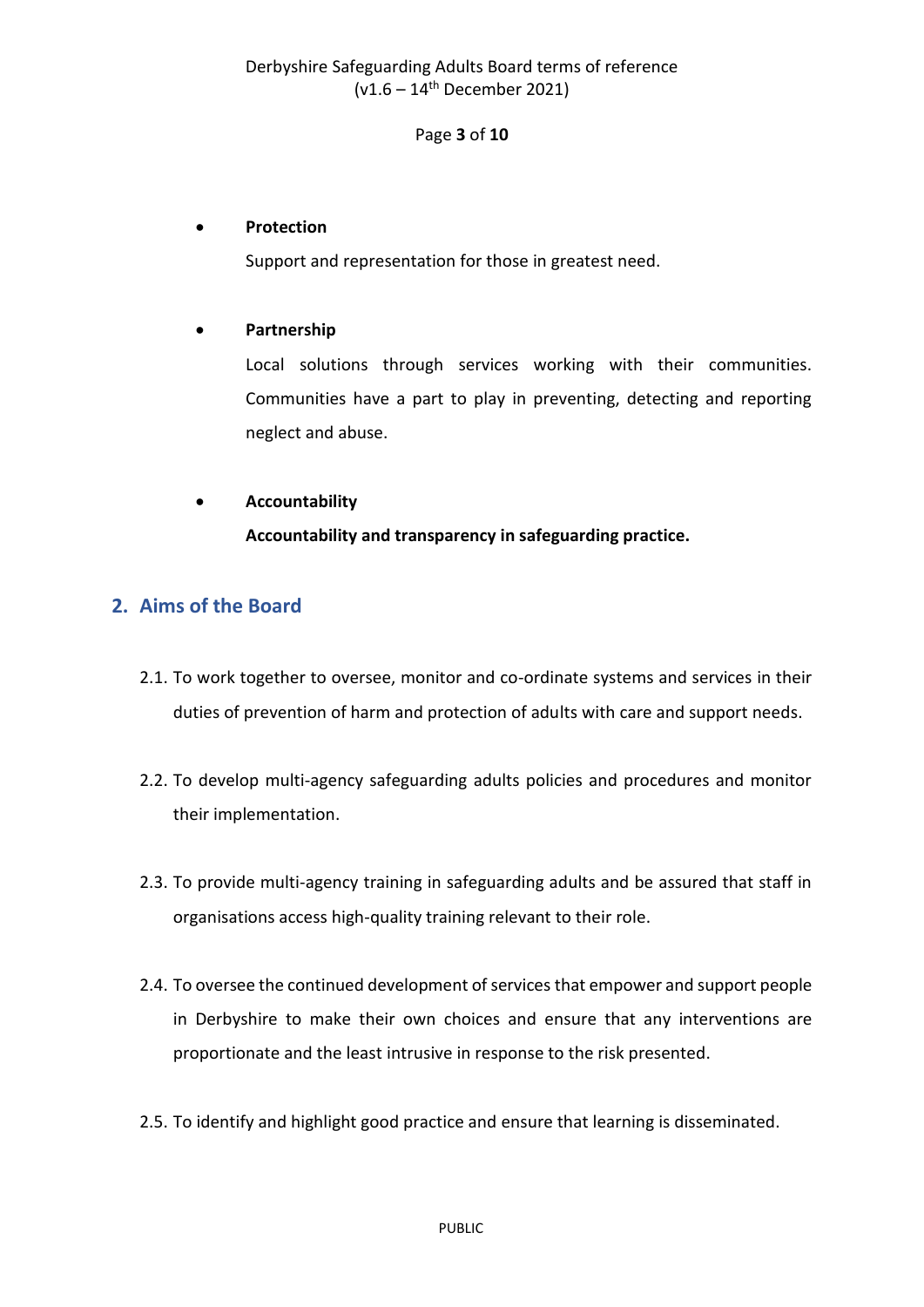#### Page **4** of **10**

- 2.6. To raise awareness of safeguarding to the general public to promote a safer community.
- 2.7. To be accountable and transparent to professionals and the public by making the Board accessible to all.
- 2.8. To embed the core values of equality and diversity in all safeguarding adults strategic planning and practice in line with the joint SABs equality and diversity vision statement.
- 2.9. To respectfully challenge each other to provide assurance around performance in safeguarding adults with care and support needs.

## <span id="page-3-0"></span>**3. Objectives of the Board**

- 3.1. To help and protect adults in its area who have care and support needs from experiencing abuse and neglect. The Board will seek to achieve this objective by coordinating and ensuring the effectiveness of what each of its members does.
- 3.2. To agree, develop and implement a three-year Strategic Business Plan, which will be reviewed annually, and evaluate the outcomes of the plan in relation to the wellbeing and safety of adults at risk in Derbyshire.
- 3.3. To ensure there is a simple and effective system in place to report all safeguarding concerns.
- 3.4. To ensure there is a multi-agency system to respond to safeguarding concerns and to undertake enquiries into allegations of abuse and neglect.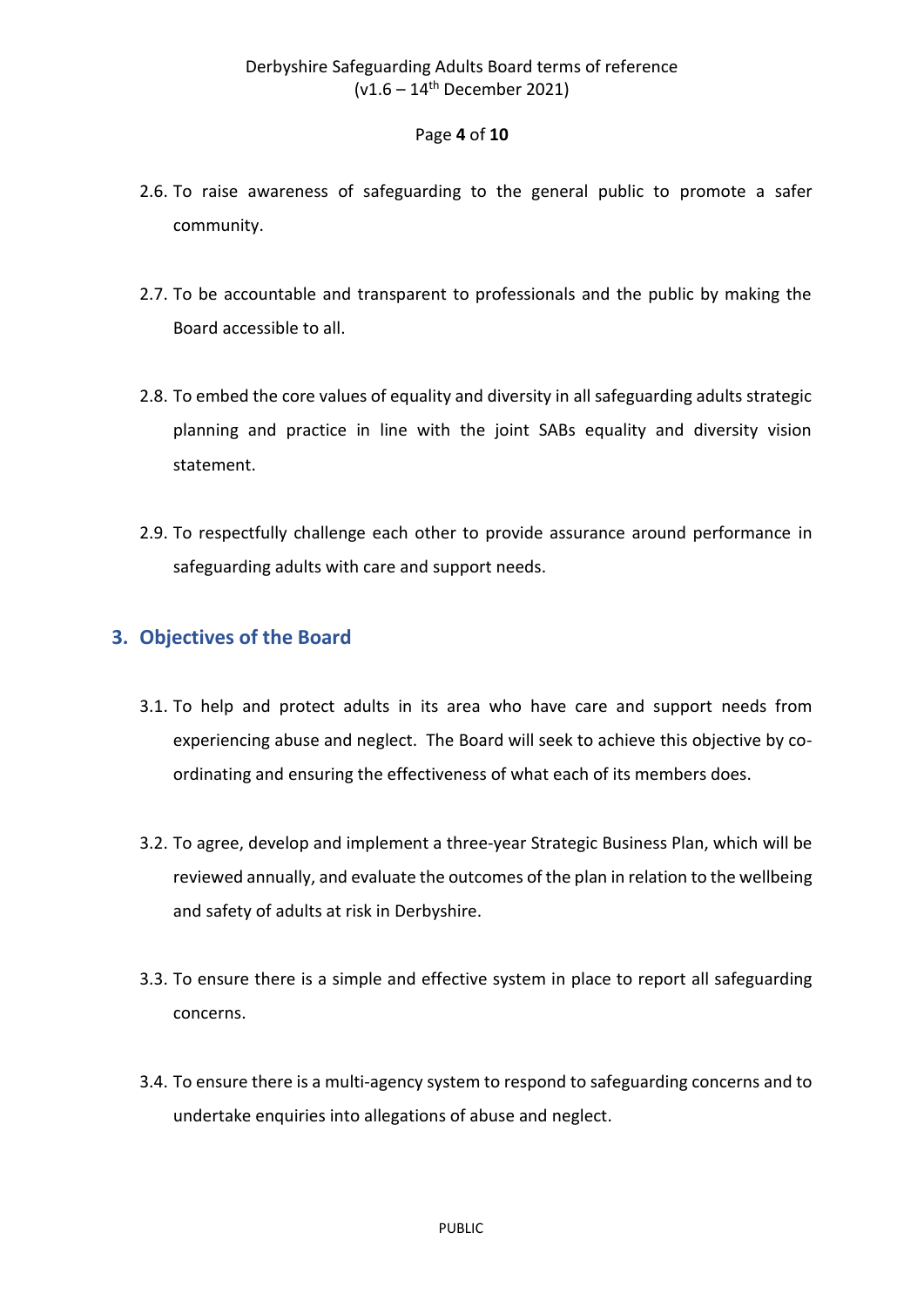#### Page **5** of **10**

- 3.5. Multi-agency policies and procedures should be reviewed and updated yearly as a minimum and whenever relevant to reflect national guidance and policy as well as the views and experiences of adults who have a need for care and support, their families and professionals in Derbyshire.
- 3.6. To work with other partnership groups and Boards across Derbyshire collaboratively to improve the health and wellbeing of our citizens including, but not solely, Derby and Derbyshire Safeguarding Children Partnership, Derbyshire Health and Wellbeing Board, the Safer Communities Board, East Midlands Safeguarding Adults Network, and Derby Safeguarding Adults Board.
- 3.7. To support organisations to inform and educate staff members to confidently carry out their responsibilities under the policies and procedures and to develop and promote a comprehensive multi-agency training programme.
- 3.8. To establish ways to analyse safeguarding data to increase the Board's understanding of what is working well and where improvements are needed.
- 3.9. To publish an annual report outlining the activity of Board over the previous year. This report will be approved by Board members and will be presented to the Scrutiny Committee, Chief Executive and the Leader of the Council, Health and Wellbeing Board and Derby and Derbyshire Safeguarding Children Partnership and the local health watch organisation.
- 3.10. Take overarching responsibility for Safeguarding Adult Reviews (SARs) and ensure that any learning is disseminated and implemented by all relevant agencies.
- 3.11. To develop preventative strategies that aim to reduce abuse and neglect in Derbyshire.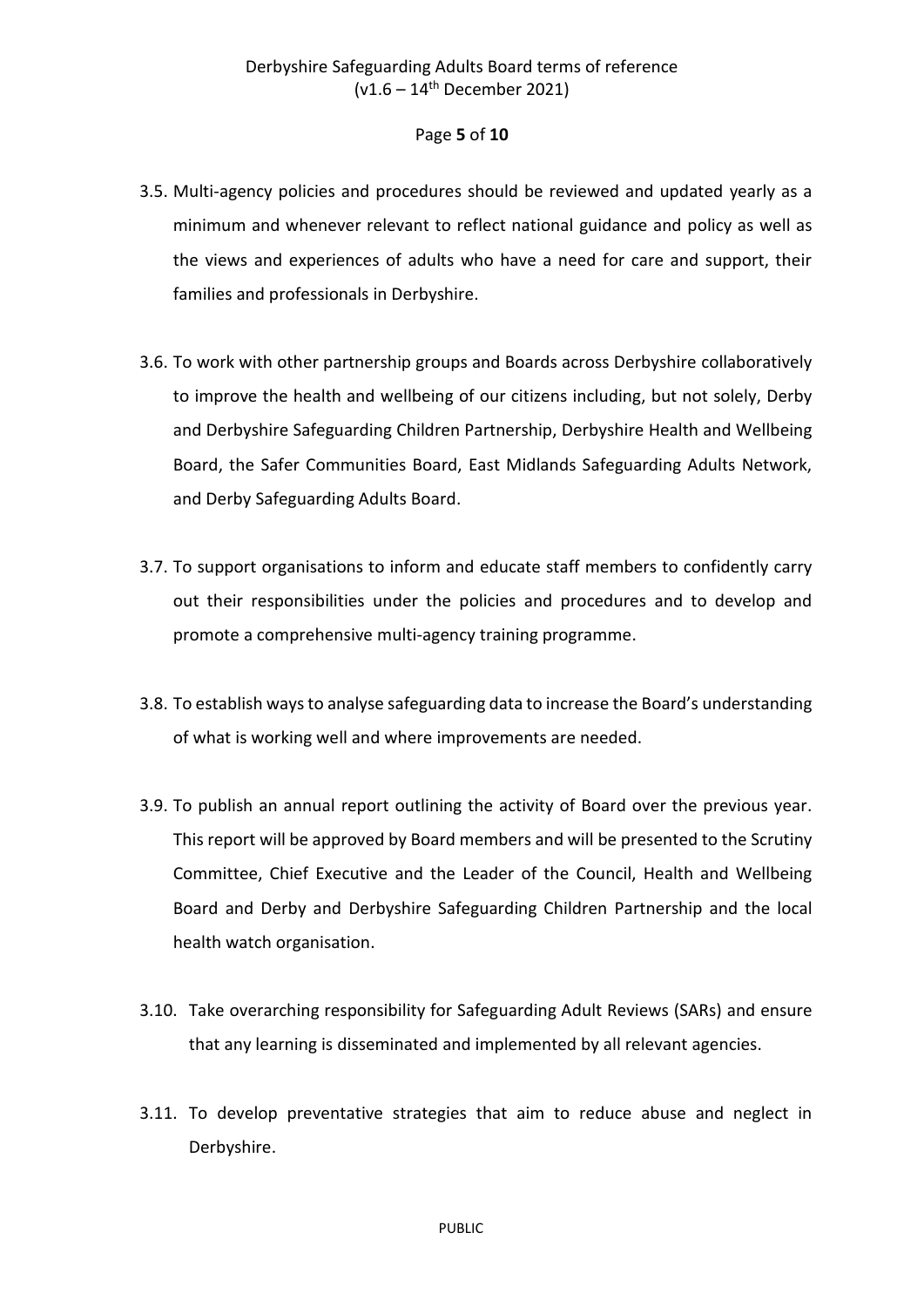#### Page **6** of **10**

- 3.12. To seek assurances from partners that they are fulfilling their safeguarding responsibilities.
- 3.13. To identify mechanisms for monitoring and reviewing the impact of policy and education.

## <span id="page-5-0"></span>**4. The DSAB's sub-groups**

- 4.1. The DSAB sub-groups as of December 2021 are:
	- Core Business Group
	- Learning and Development\*
	- Mental Capacity Act\*
	- Operational and Leadership
	- Performance and Improvement
	- Policy and Procedures\*
	- Safeguarding Adult Review
		- \* indicates a joint group with Derby Safeguarding Adults Board
- 4.2. Sub-Group Chairs will report on sub-group activity at each quarterly DSAB meeting. Subgroups should each have terms of reference that are reviewed annually to ensure that the group is effective and is fulfilling the requirements of the DSAB.

## <span id="page-5-1"></span>**5. The DSAB's Chairing arrangements**

- 5.1. Chair: Andy Searle.
- 5.2. Vice Chair: Bill Nicol, Deputy Director, NHS Derby and Derbyshire Clinical Commissioning Group.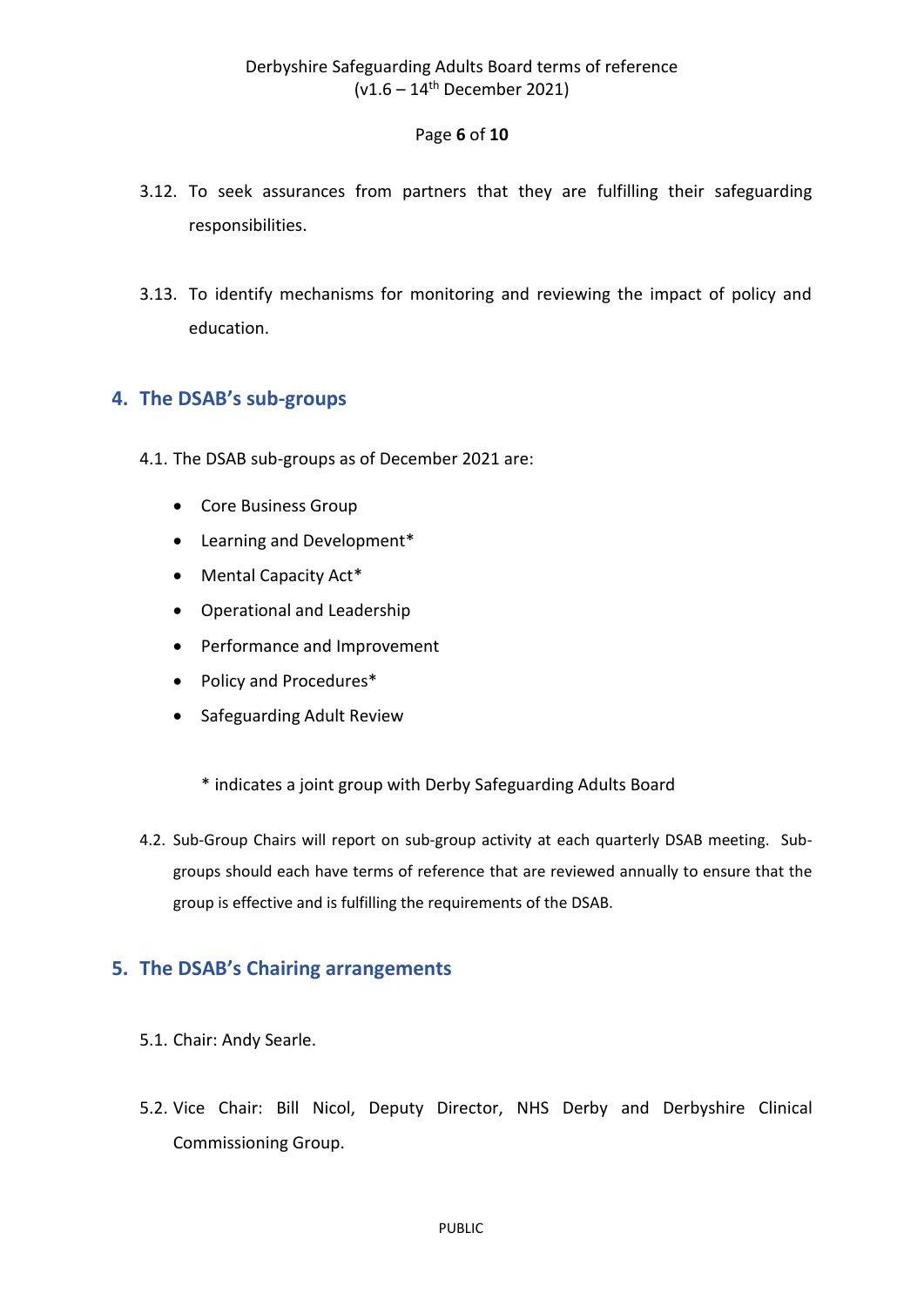#### Page **7** of **10**

## <span id="page-6-0"></span>**6. The DSAB's membership**

- 6.1. There are three statutory partners to the DSAB, these being:
	- Derbyshire County Council Adult Social Care and Health
	- NHS Derby and Derbyshire Clinical Commissioning Group and NHS Tameside and Glossop Clinical Commissioning Group
	- Derbyshire Constabulary
- 6.2. It is recognised, both nationally and locally, that to be effective, the Board needs to have wider membership and currently the DSAB has the following representation:
	- Director, Derbyshire County Council Adult Social Care and Health
	- Head of Public Protection, Derbyshire Constabulary
	- Deputy Director Head of Adult Safeguarding, (NHS Derby and Derbyshire Clinical Commissioning Group)
	- Designated Nurse, Tameside and Glossop NHS Clinical Commissioning Group
	- Chief Nurse, NHS Derby and Derbyshire Clinical Commissioning Group
	- Chief Executive, Office of the Police and Crime Commissioner
	- Chief Executive, Healthwatch Derbyshire
	- Derbyshire Carers
	- Chief Nurse/Safeguarding Lead, Derbyshire Community Health Services NHS Foundation Trust
	- Head of Community Safety, Derbyshire County Council
	- Chief Executive, Age UK Derby and Derbyshire
	- Deputy Governor, HMP Foston Hall
	- Deputy Governor, HMP Sudbury
	- Derbyshire Mind
	- Lead Nurse Safeguarding Adults, Derbyshire Health Care Community Interest Company
	- Area Manager, Derbyshire Fire and Rescue Service
	- Derbyshire representative, East Midlands Ambulance Service NHS Trust.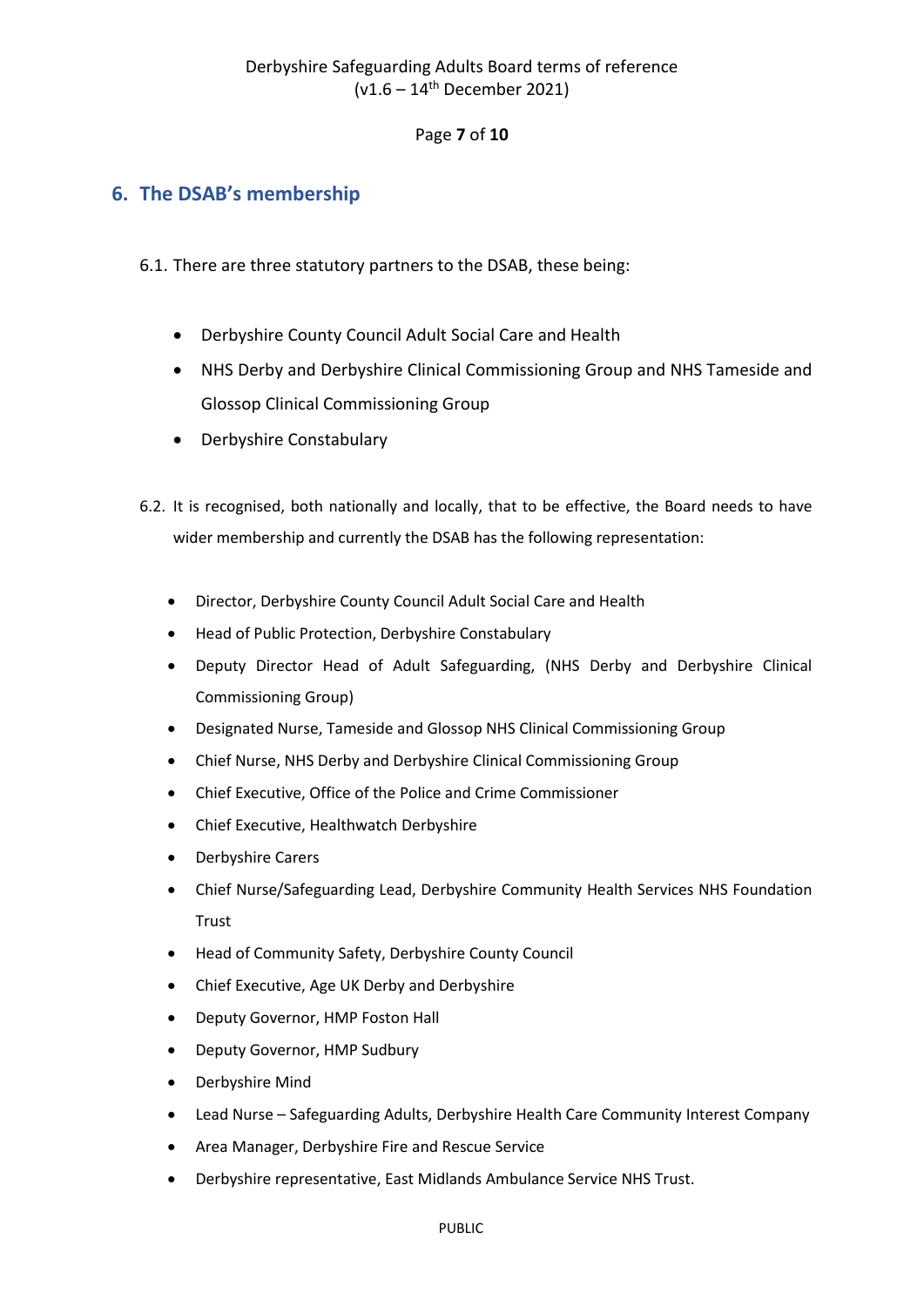## Derbyshire Safeguarding Adults Board terms of reference  $(v1.6 - 14$ <sup>th</sup> December 2021)

#### Page **8** of **10**

- Chief Executive, Derbyshire Voluntary Action
- Head of Safeguarding, Chesterfield Royal Hospital NHS Foundation Trust
- Designated Safeguarding Lead, University Hospitals of Derby and Burton NHS Foundation **Trust**
- Derbyshire District Councils Housing/Environmental Health (attended by a representative from the Derbyshire District Councils Safeguarding Leads Sub-Group)
- Director of Nursing and Patient Experience, Derbyshire Healthcare NHS Foundation Trust
- Head of Derbyshire Probation Delivery Unit (PDU), The Probation Service
- Diocese of Derby
- 6.3. Advisors to the Board
	- Inspection Manager Care Quality Commission Central
	- Derbyshire County Council Legal Department
- 6.4. Membership is reviewed at every Board meeting.

## <span id="page-7-0"></span>**7. The DSAB's support arrangements**

7.1. DSAB Project Manager.

## <span id="page-7-1"></span>**8. Responsibilities and accountability**

- 8.1. Each individual member of the DSAB is expected to contribute towards the effective running of the Board.
- 8.2. DSAB members must be of sufficient seniority within their organisation to hold their organisation to account and make strategic DSAB decisions on behalf of their organisation.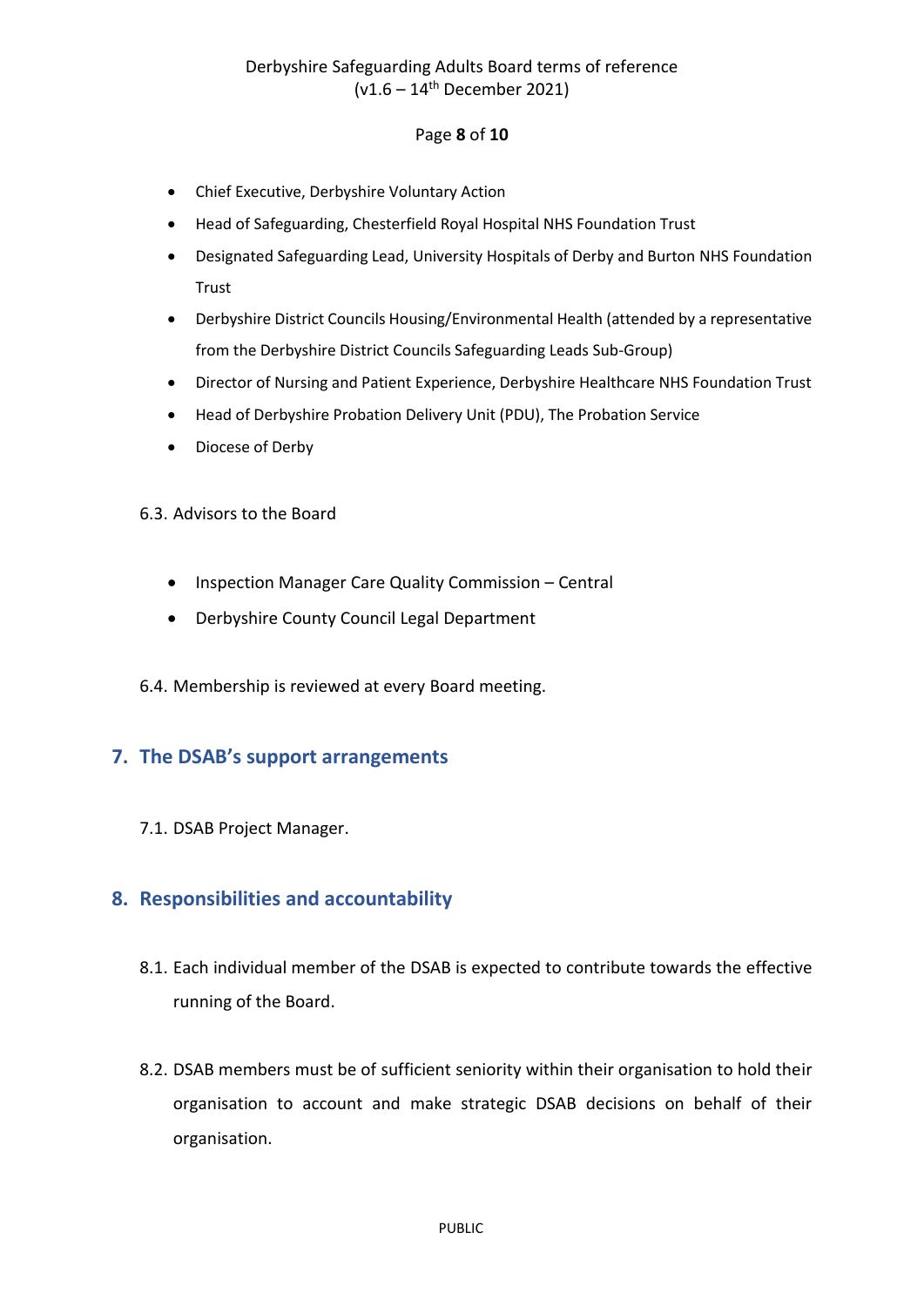#### Page **9** of **10**

- 8.3. Wherever possible, the Chair will aim to reach decisions by consensus. The Chair will have the casting vote in the event of equal votes. Where issues directly concern the use of the DSAB budget, the funding agencies will have final voting rights.
- 8.4. Issues requiring a decision by the Chair between meetings will be made by the Chair and ratified at the next Board, unless it is felt that an extraordinary meeting is required. In the absence of the Chair this decision will fall upon the Vice-Chair.
- 8.5. Any individuals attending the Board in an advisory role, rather than as a Board member, will not have voting rights.
- 8.6. Any conflicts of interest must be declared by DSAB members so that they can be recorded, and steps can be taken to ensure that the individual concerned is not involved with the matter in question.
- 8.7. The Board will be quorate when the three statutory partners are represented (Local Authority, Police and CCGs).
- 8.8. Attendance at DSAB and sub-group meetings will be monitored and reported in the DSAB annual report.

## <span id="page-8-0"></span>**9. Frequency of meetings**

9.1. The DSAB will meet quarterly, unless extenuating circumstances call for an extraordinary meeting to be held.

#### <span id="page-8-1"></span>**10.Review arrangements**